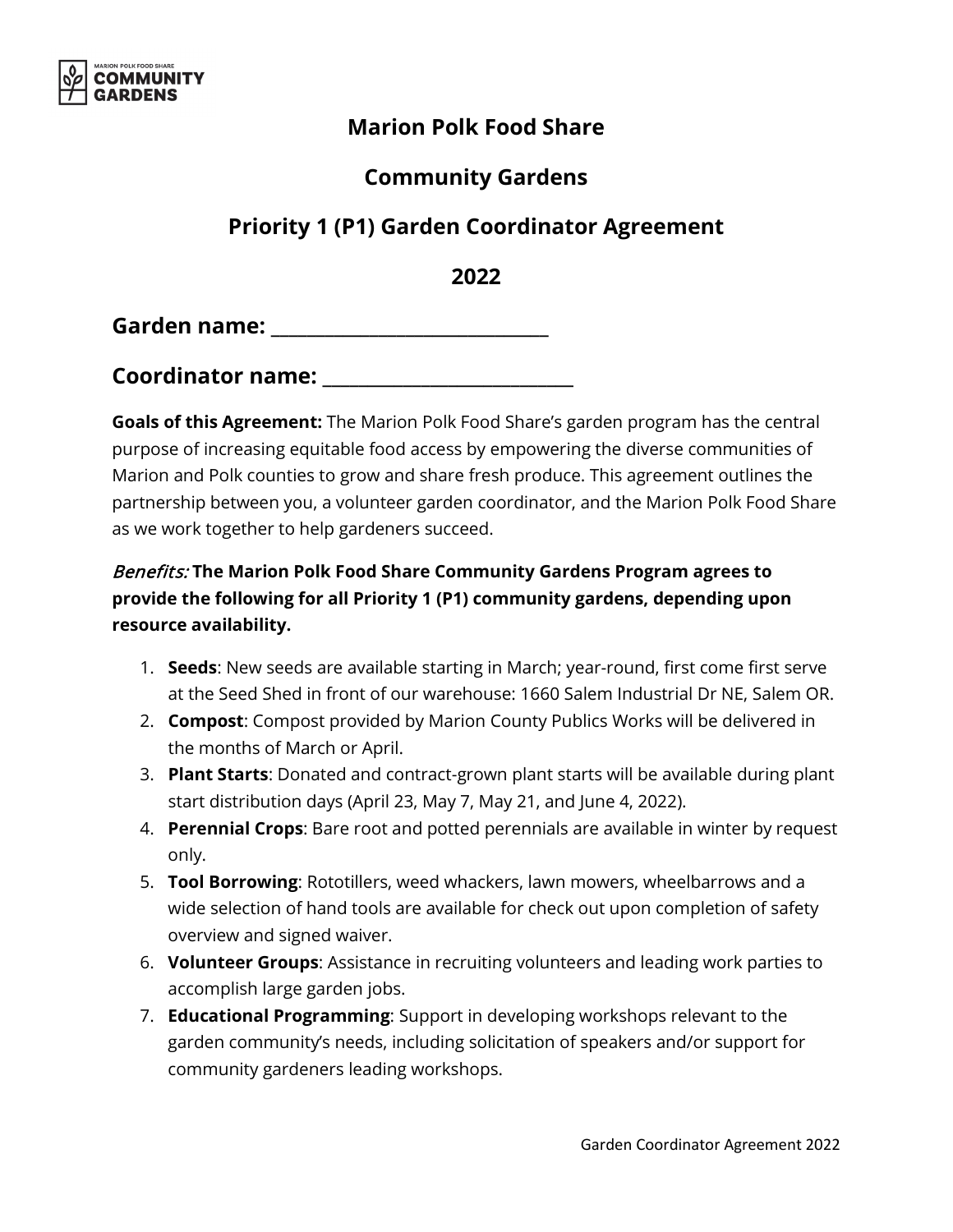

- 8. **Mini Grants**: Financial sponsorship for garden projects is available with completion of a mini grant application.
- 9. **Coordinator Support**: Consultation regarding gardening or administrative issues.
- 10. **Translation Services**: Translation of gardener agreements and other documentation is available to make the garden a more inclusive community.
- 11. **Networking**: Invitations to regular meetings with other gardens and partners.

#### Responsibilities: **The garden coordinator accepts the following responsibilities concerning the administration and maintenance of the garden:**

- 1. **Recruitment and Outreach**: Coordinator is responsible for advertising garden availability and recruiting gardeners, with an emphasis placed upon inclusivity of diverse groups and outreach to households at greater risk of food insecurity.
- 2. **Plot Assignments**: Coordinator assigns plots and collects fees, where applicable.
- 3. **Gardener Agreements**: Coordinators in gardens that operate on a plot rental model will establish clear written expectations for gardeners' participation in the garden, including:
	- a) Plot assignments and fees
	- b) Access information and seasonal closure policy
	- c) Plot maintenance standards
	- d) Procedures for having plots reassigned or removed
	- e) Availability of resources
	- f) Code of conduct

The garden agreement should also remind community gardeners of important policies that keep the garden in compliance with local laws and landowner expectations, including:

- g) No use of illegal drugs or alcohol in the garden.
- h) No selling of garden produce from gardens utilizing free city water.
- i) No growing of illegal crops.
- j) No use of explosives, fireworks, or weapons in garden.
- 4. **Gardener Communication**: Coordinator maintains clear, regular communication with gardeners, including information about available resources and timely notices regarding infractions of garden rules. Coordinator should make reasonable efforts to have garden communications translated as needed.
- 5. **Dispute and Complaint Resolution**: Coordinator listens to gardeners' concerns and seeks to steer garden disputes or complaints towards a timely and amicable resolution.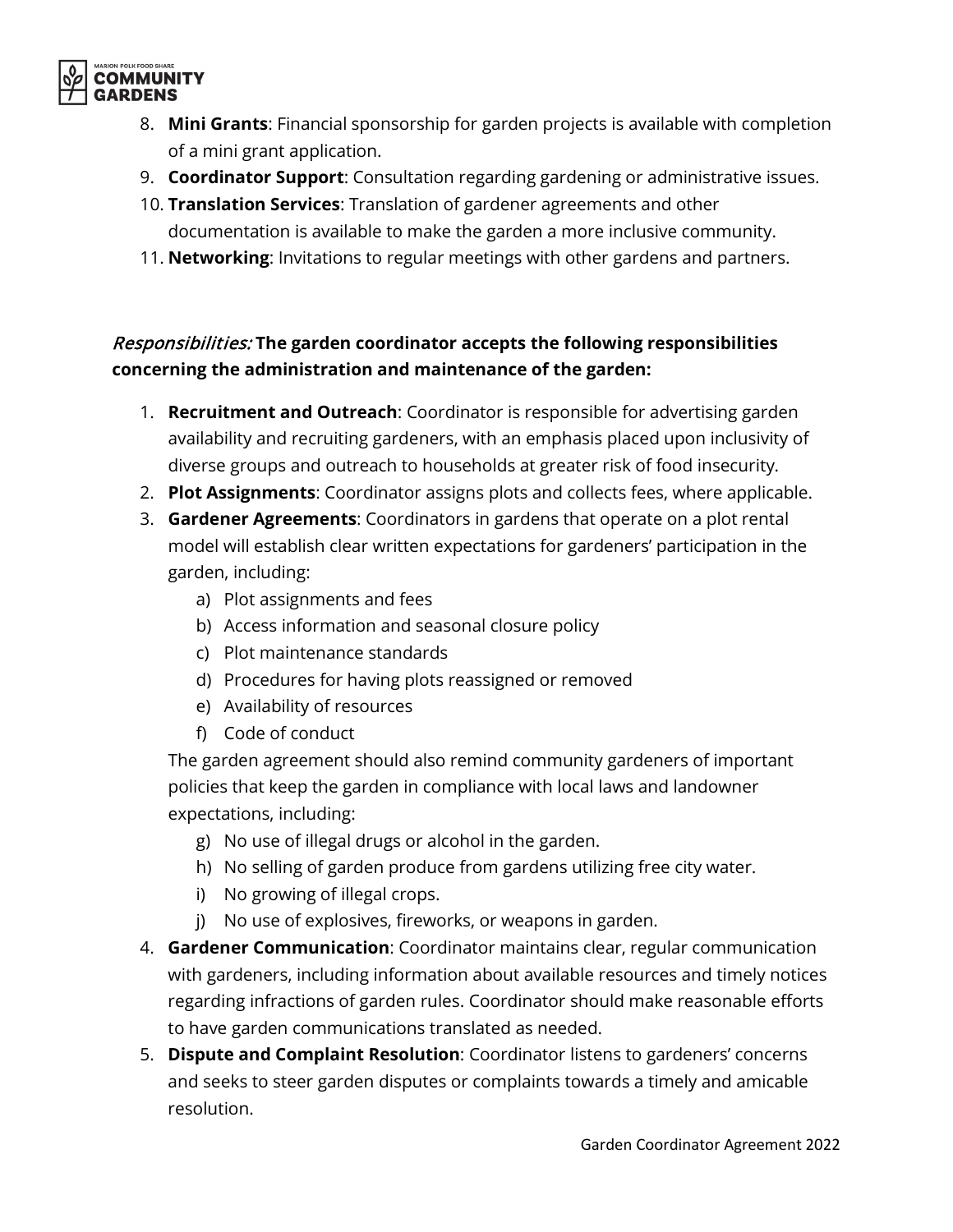

- 6. **Equal Treatment**: Coordinator makes garden services available to the community equitably, making reasonable accommodations to community members with specific needs. No gardener should be turned away from services on the basis of race, color, national origin, age, disability, sex, gender identity, religion, sexual orientation, political affiliation, military status, familial status, or marital status. Gardens that serve a specific food insecure or vulnerable population (e.g., a garden at a transitional housing site) may reserve the right to limit entry only to program participants.
- 7. **Maintenance**: Coordinator will work with gardeners, community partners, and Food Share staff to ensure that garden infrastructure and landscaping is maintained in good condition.
- 8. **Signage**: All garden signage displays the current Food Share logo. Include the Food Share logo on all flyers, leaflets or other promotional materials.
- 9. **Fundraising**: Coordinator will notify the Food Share of any fundraising activities organized in support of the garden, and the Food Share logo will be included on fundraising materials. Garden may maintain an individual garden funds account with the Food Share.
- 10. **Trainings and Quarterly Meetings**: New coordinators (within their first year of coordination) must attend the annual trainings held in January/February and attend coordinator meetings. Other coordinators are encouraged, but not required, to attend.
- 11. **Gardener Contact Info**: Coordinators at gardens that are open to the public will make gardener contact information, such as names, phone numbers and email addresses, available to the Food Share upon request. Individual gardeners may opt out of providing information, or gardens serving a closed population may opt out to maintain the privacy of program participants. The Food Share pledges to use the contact information solely for communicating directly with gardeners about upcoming community events, opportunities, and other Food Share activities. Information will not be given to a third party.
- 12. **Providing Food Security**: At least 20% of growing space must be dedicated to lowcost rental plots that specifically serve households facing food insecurity OR educational programming for children or young adults facing food insecurity. Coordinators should track the number of free or reduced cost plots they offer and document outreach efforts and partnerships they foster to make the garden more accessible by groups at greater risk of food insecurity.